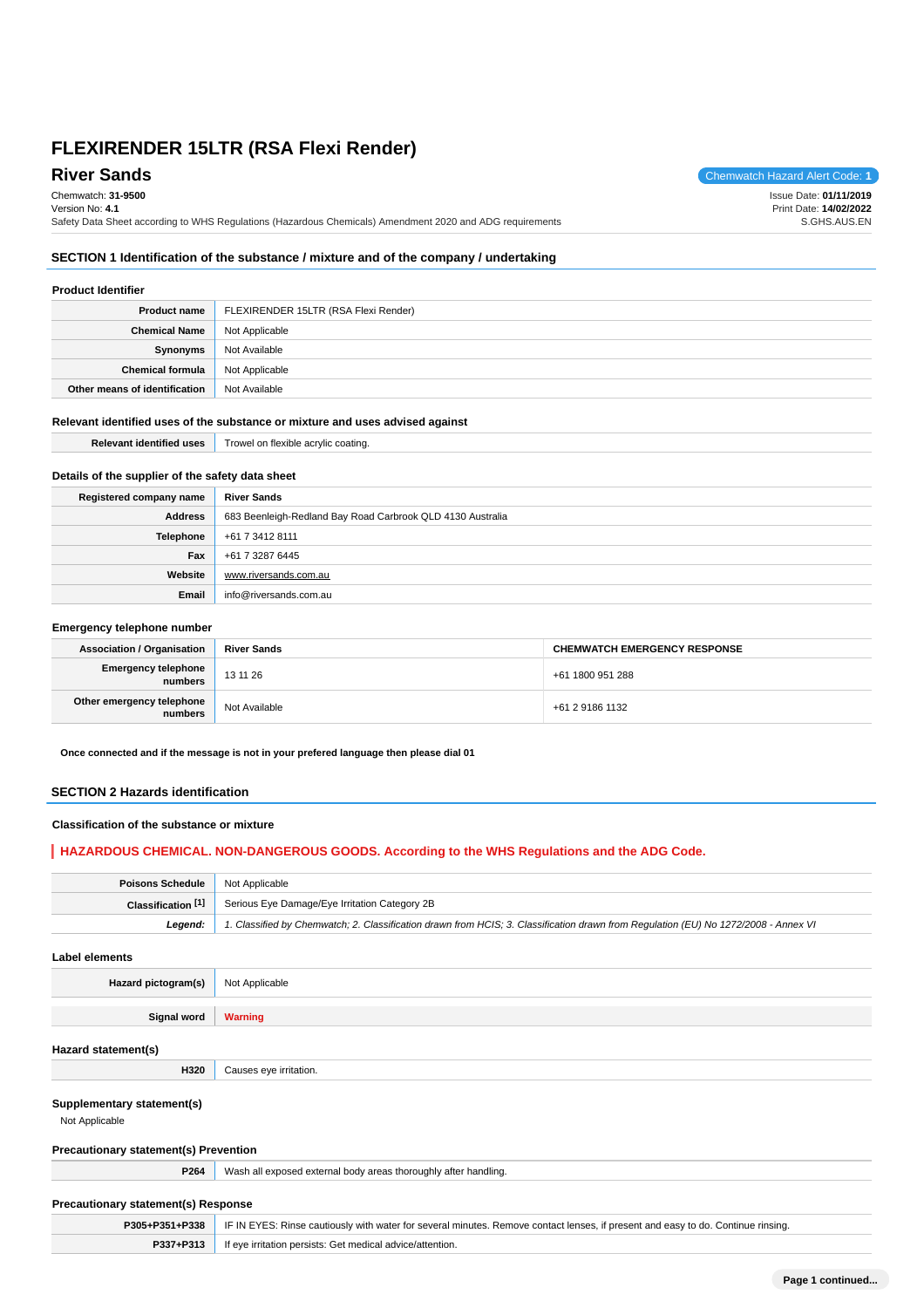## **Precautionary statement(s) Storage**

## Not Applicable

**Precautionary statement(s) Disposal**

Not Applicable

## **SECTION 3 Composition / information on ingredients**

## **Substances**

See section below for composition of Mixtures

#### **Mixtures**

| <b>CAS No</b> | %[weight]                                           | Name                                                                                                                                    |
|---------------|-----------------------------------------------------|-----------------------------------------------------------------------------------------------------------------------------------------|
| Not Available | 100                                                 | Ingredients determined not to be hazardous                                                                                              |
| Legend:       | Classification drawn from C&L * EU IOELVs available | 1. Classified by Chemwatch; 2. Classification drawn from HCIS; 3. Classification drawn from Regulation (EU) No 1272/2008 - Annex VI; 4. |

## **SECTION 4 First aid measures**

| Description of first aid measures |                                                                                                                                                                                                                                                                                                                                                                                                                                                                                                |
|-----------------------------------|------------------------------------------------------------------------------------------------------------------------------------------------------------------------------------------------------------------------------------------------------------------------------------------------------------------------------------------------------------------------------------------------------------------------------------------------------------------------------------------------|
| <b>Eye Contact</b>                | If this product comes in contact with the eyes:<br>▶ Wash out immediately with fresh running water.<br>Ensure complete irrigation of the eye by keeping eyelids apart and away from eye and moving the eyelids by occasionally lifting the upper<br>and lower lids.<br>Seek medical attention without delay; if pain persists or recurs seek medical attention.<br>Removal of contact lenses after an eye injury should only be undertaken by skilled personnel.                               |
| <b>Skin Contact</b>               | If skin or hair contact occurs:<br>Flush skin and hair with running water (and soap if available).<br>Seek medical attention in event of irritation.                                                                                                                                                                                                                                                                                                                                           |
| Inhalation                        | If fumes, aerosols or combustion products are inhaled remove from contaminated area.<br>Other measures are usually unnecessary.                                                                                                                                                                                                                                                                                                                                                                |
| Ingestion                         | If swallowed do <b>NOT</b> induce vomiting.<br>If vomiting occurs, lean patient forward or place on left side (head-down position, if possible) to maintain open airway and prevent aspiration.<br>• Observe the patient carefully.<br>▶ Never give liquid to a person showing signs of being sleepy or with reduced awareness; i.e. becoming unconscious.<br>Give water to rinse out mouth, then provide liquid slowly and as much as casualty can comfortably drink.<br>Seek medical advice. |

## **Indication of any immediate medical attention and special treatment needed**

Treat symptomatically.

## **SECTION 5 Firefighting measures**

## **Extinguishing media**

- Water spray or fog.
- Foam.
- Dry chemical powder.
- BCF (where regulations permit).
- Carbon dioxide.

## **Special hazards arising from the substrate or mixture**

| <b>Fire Incompatibility</b>    | Avoid contamination with oxidising agents i.e. nitrates, oxidising acids, chlorine bleaches, pool chlorine etc. as ignition may result                                                                                                                                                                                                                                                                                                                                                                                                      |
|--------------------------------|---------------------------------------------------------------------------------------------------------------------------------------------------------------------------------------------------------------------------------------------------------------------------------------------------------------------------------------------------------------------------------------------------------------------------------------------------------------------------------------------------------------------------------------------|
| <b>Advice for firefighters</b> |                                                                                                                                                                                                                                                                                                                                                                                                                                                                                                                                             |
| <b>Fire Fighting</b>           | Alert Fire Brigade and tell them location and nature of hazard.<br>▶ Wear full body protective clothing with breathing apparatus.<br>▶ Prevent, by any means available, spillage from entering drains or water course.<br>Use water delivered as a fine spray to control fire and cool adjacent area.<br>Avoid spraying water onto liquid pools.<br>DO NOT approach containers suspected to be hot.<br>▶ Cool fire exposed containers with water spray from a protected location.<br>If safe to do so, remove containers from path of fire. |
| <b>Fire/Explosion Hazard</b>   | Combustible.<br>Slight fire hazard when exposed to heat or flame.<br>Heating may cause expansion or decomposition leading to violent rupture of containers.<br>• On combustion, may emit toxic fumes of carbon monoxide (CO).<br>May emit acrid smoke.<br>Mists containing combustible materials may be explosive.<br>Combustion products include:<br>carbon dioxide (CO2)<br>other pyrolysis products typical of burning organic material.<br>May emit corrosive fumes.                                                                    |
| <b>HAZCHEM</b>                 | Not Applicable                                                                                                                                                                                                                                                                                                                                                                                                                                                                                                                              |

## **SECTION 6 Accidental release measures**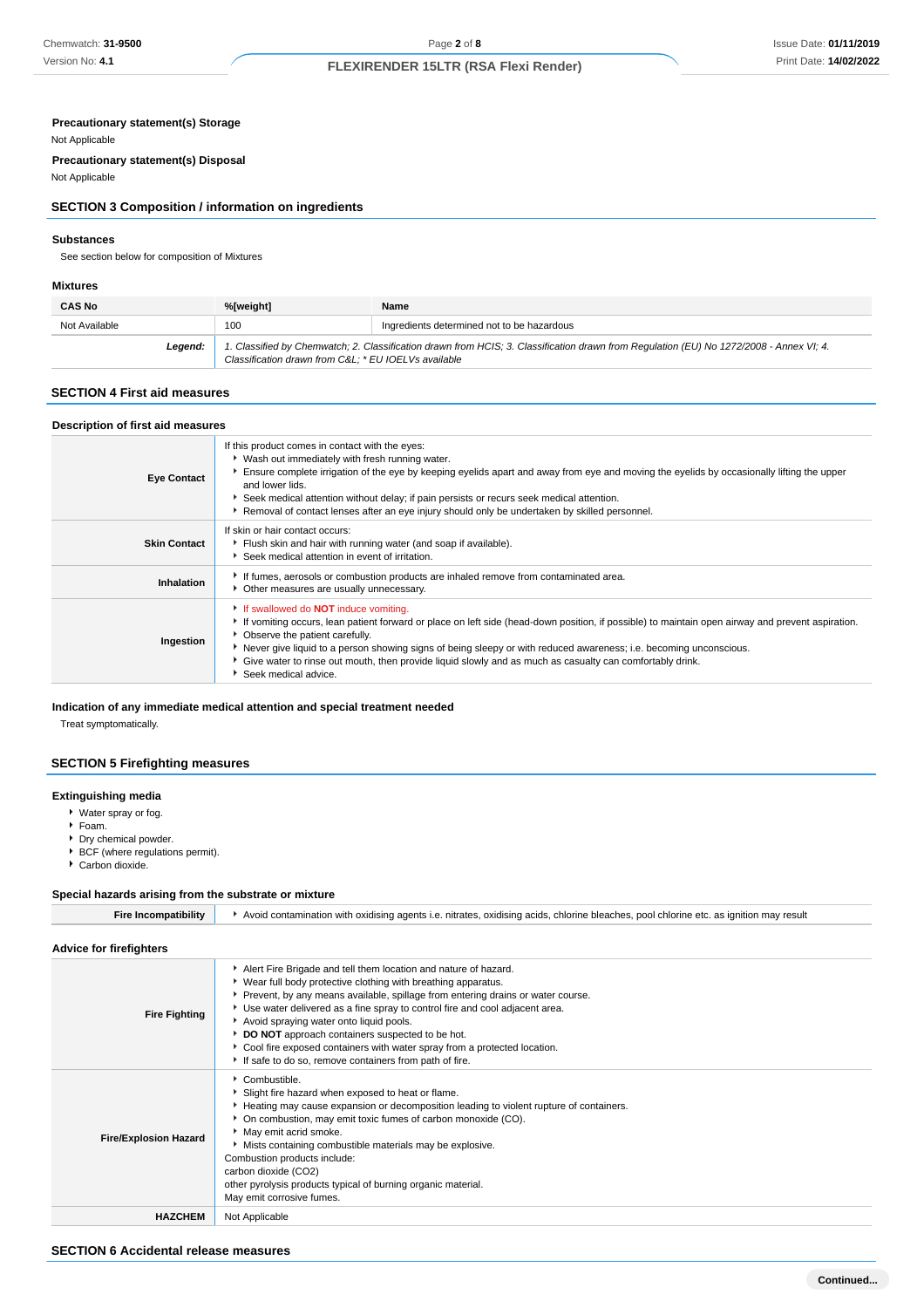**Personal precautions, protective equipment and emergency procedures**

See section 8

#### **Environmental precautions**

See section 12

## **Methods and material for containment and cleaning up**

|                     | Remove all ignition sources.<br>Clean up all spills immediately.<br>Avoid breathing vapours and contact with skin and eyes.                                                                                                                                                                                                                                                                                                                                                                                                                                                                                                                                                                                                                                               |
|---------------------|---------------------------------------------------------------------------------------------------------------------------------------------------------------------------------------------------------------------------------------------------------------------------------------------------------------------------------------------------------------------------------------------------------------------------------------------------------------------------------------------------------------------------------------------------------------------------------------------------------------------------------------------------------------------------------------------------------------------------------------------------------------------------|
| <b>Minor Spills</b> | Control personal contact with the substance, by using protective equipment.<br>• Contain and absorb spill with sand, earth, inert material or vermiculite.<br>▶ Wipe up.<br>Place in a suitable, labelled container for waste disposal.                                                                                                                                                                                                                                                                                                                                                                                                                                                                                                                                   |
| <b>Major Spills</b> | Moderate hazard.<br>Clear area of personnel and move upwind.<br>Alert Fire Brigade and tell them location and nature of hazard.<br>▶ Wear breathing apparatus plus protective gloves.<br>▶ Prevent, by any means available, spillage from entering drains or water course.<br>No smoking, naked lights or ignition sources.<br>Increase ventilation.<br>Stop leak if safe to do so.<br>Contain spill with sand, earth or vermiculite.<br>Collect recoverable product into labelled containers for recycling.<br>Absorb remaining product with sand, earth or vermiculite.<br>Collect solid residues and seal in labelled drums for disposal.<br>▶ Wash area and prevent runoff into drains.<br>If contamination of drains or waterways occurs, advise emergency services. |

Personal Protective Equipment advice is contained in Section 8 of the SDS.

## **SECTION 7 Handling and storage**

## **Precautions for safe handling**

| Safe handling     | Avoid all personal contact, including inhalation.<br>▶ Wear protective clothing when risk of exposure occurs.<br>Use in a well-ventilated area.<br>Prevent concentration in hollows and sumps.<br>DO NOT enter confined spaces until atmosphere has been checked.<br>Avoid smoking, naked lights or ignition sources.<br>Avoid contact with incompatible materials.<br>When handling, DO NOT eat, drink or smoke.<br>Keep containers securely sealed when not in use.<br>Avoid physical damage to containers.<br>Always wash hands with soap and water after handling.<br>▶ Work clothes should be laundered separately.<br>Use good occupational work practice.<br>• Observe manufacturer's storage and handling recommendations contained within this SDS.<br>Atmosphere should be regularly checked against established exposure standards to ensure safe working conditions. |
|-------------------|----------------------------------------------------------------------------------------------------------------------------------------------------------------------------------------------------------------------------------------------------------------------------------------------------------------------------------------------------------------------------------------------------------------------------------------------------------------------------------------------------------------------------------------------------------------------------------------------------------------------------------------------------------------------------------------------------------------------------------------------------------------------------------------------------------------------------------------------------------------------------------|
| Other information | Store in original containers.<br>Keep containers securely sealed.<br>No smoking, naked lights or ignition sources.<br>Store in a cool, dry, well-ventilated area.<br>Store away from incompatible materials and foodstuff containers.<br>Protect containers against physical damage and check regularly for leaks.<br>• Observe manufacturer's storage and handling recommendations contained within this SDS.                                                                                                                                                                                                                                                                                                                                                                                                                                                                   |

## **Conditions for safe storage, including any incompatibilities**

| Suitable container      | Metal can or drum<br>Packaging as recommended by manufacturer.<br>• Check all containers are clearly labelled and free from leaks. |
|-------------------------|------------------------------------------------------------------------------------------------------------------------------------|
| Storage incompatibility | Avoid reaction with oxidising agents                                                                                               |

# **SECTION 8 Exposure controls / personal protection**

#### **Control parameters**

| <b>Occupational Exposure Limits (OEL)</b><br><b>INGREDIENT DATA</b><br>Not Available<br><b>Emergency Limits</b> |                      |               |                     |               |
|-----------------------------------------------------------------------------------------------------------------|----------------------|---------------|---------------------|---------------|
| Ingredient                                                                                                      | TEEL-1               | TEEL-2        |                     | TEEL-3        |
| FLEXIRENDER 15LTR (RSA<br>Flexi Render)                                                                         | Not Available        | Not Available |                     | Not Available |
|                                                                                                                 |                      |               |                     |               |
| Ingredient                                                                                                      | <b>Original IDLH</b> |               | <b>Revised IDLH</b> |               |
| FLEXIRENDER 15LTR (RSA                                                                                          | Not Available        |               | Not Available       |               |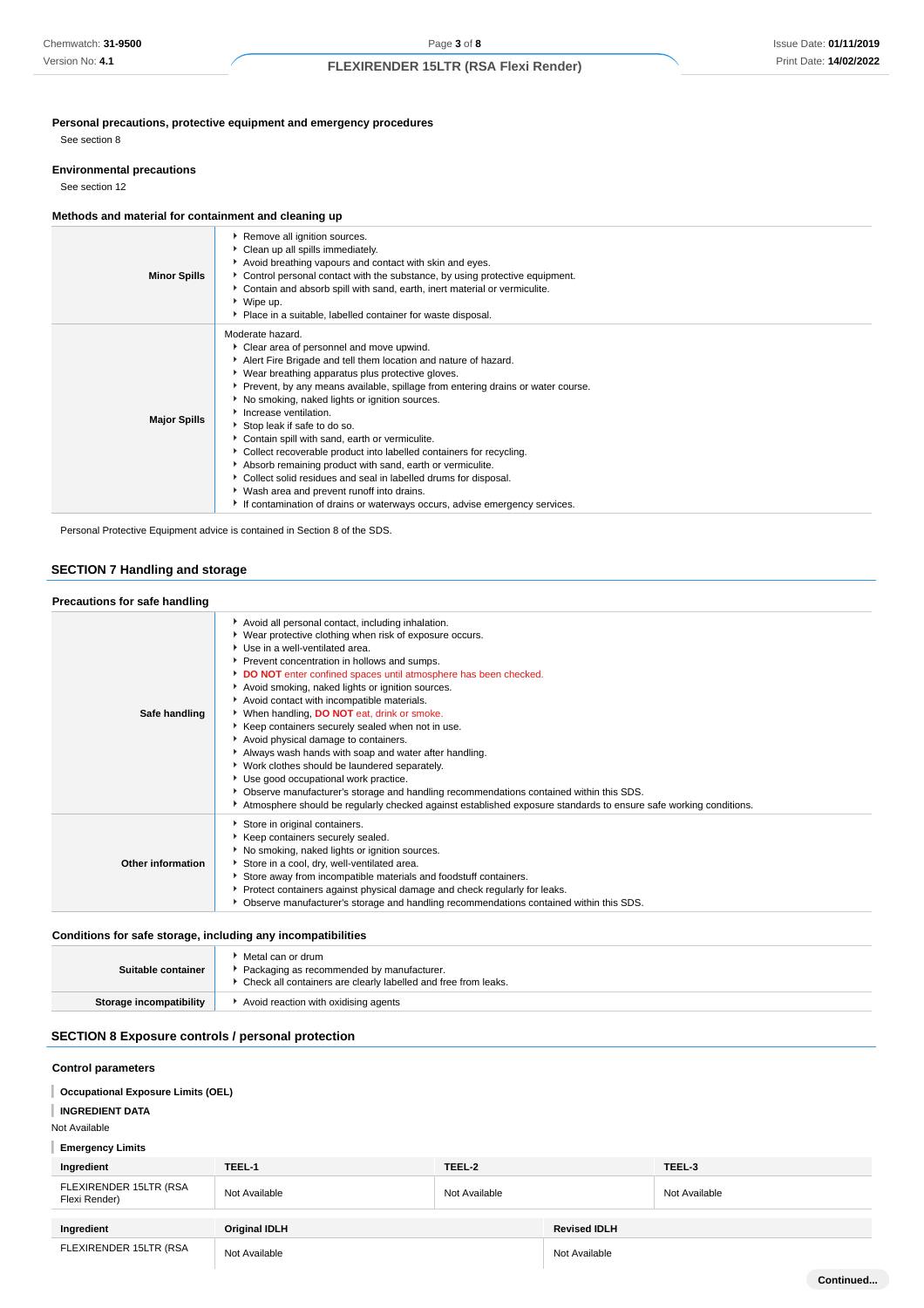Version No: **4.1**

# **FLEXIRENDER 15LTR (RSA Flexi Render)**

| Ingredient                          | <b>Original IDLH</b><br><b>Revised IDLH</b>                                                                                                                                                                                                                                                                                                                                                                                                                                                                                                                                                                                                                                                                                                                                                                                                                                                                                                                                                                                                                                                                                                                                                                                                                                                                                                                                                                                                                                                                                                                                                                                                                                                                                                                                                                                                                                                                                                                   |                                  |                                     |  |
|-------------------------------------|---------------------------------------------------------------------------------------------------------------------------------------------------------------------------------------------------------------------------------------------------------------------------------------------------------------------------------------------------------------------------------------------------------------------------------------------------------------------------------------------------------------------------------------------------------------------------------------------------------------------------------------------------------------------------------------------------------------------------------------------------------------------------------------------------------------------------------------------------------------------------------------------------------------------------------------------------------------------------------------------------------------------------------------------------------------------------------------------------------------------------------------------------------------------------------------------------------------------------------------------------------------------------------------------------------------------------------------------------------------------------------------------------------------------------------------------------------------------------------------------------------------------------------------------------------------------------------------------------------------------------------------------------------------------------------------------------------------------------------------------------------------------------------------------------------------------------------------------------------------------------------------------------------------------------------------------------------------|----------------------------------|-------------------------------------|--|
| Flexi Render)                       |                                                                                                                                                                                                                                                                                                                                                                                                                                                                                                                                                                                                                                                                                                                                                                                                                                                                                                                                                                                                                                                                                                                                                                                                                                                                                                                                                                                                                                                                                                                                                                                                                                                                                                                                                                                                                                                                                                                                                               |                                  |                                     |  |
| <b>Exposure controls</b>            |                                                                                                                                                                                                                                                                                                                                                                                                                                                                                                                                                                                                                                                                                                                                                                                                                                                                                                                                                                                                                                                                                                                                                                                                                                                                                                                                                                                                                                                                                                                                                                                                                                                                                                                                                                                                                                                                                                                                                               |                                  |                                     |  |
|                                     | Engineering controls are used to remove a hazard or place a barrier between the worker and the hazard. Well-designed engineering controls can<br>be highly effective in protecting workers and will typically be independent of worker interactions to provide this high level of protection.<br>The basic types of engineering controls are:<br>Process controls which involve changing the way a job activity or process is done to reduce the risk.<br>Enclosure and/or isolation of emission source which keeps a selected hazard "physically" away from the worker and ventilation that strategically<br>"adds" and "removes" air in the work environment. Ventilation can remove or dilute an air contaminant if designed properly. The design of a<br>ventilation system must match the particular process and chemical or contaminant in use.<br>Employers may need to use multiple types of controls to prevent employee overexposure.<br>General exhaust is adequate under normal operating conditions. Local exhaust ventilation may be required in special circumstances. If risk of<br>overexposure exists, wear approved respirator. Supplied-air type respirator may be required in special circumstances. Correct fit is essential to<br>ensure adequate protection. Provide adequate ventilation in warehouses and enclosed storage areas. Air contaminants generated in the<br>workplace possess varying "escape" velocities which, in turn, determine the "capture velocities" of fresh circulating air required to effectively                                                                                                                                                                                                                                                                                                                                                                                                            |                                  |                                     |  |
|                                     | remove the contaminant.                                                                                                                                                                                                                                                                                                                                                                                                                                                                                                                                                                                                                                                                                                                                                                                                                                                                                                                                                                                                                                                                                                                                                                                                                                                                                                                                                                                                                                                                                                                                                                                                                                                                                                                                                                                                                                                                                                                                       |                                  |                                     |  |
|                                     | Type of Contaminant:                                                                                                                                                                                                                                                                                                                                                                                                                                                                                                                                                                                                                                                                                                                                                                                                                                                                                                                                                                                                                                                                                                                                                                                                                                                                                                                                                                                                                                                                                                                                                                                                                                                                                                                                                                                                                                                                                                                                          |                                  | Air Speed:                          |  |
|                                     | solvent, vapours, degreasing etc., evaporating from tank (in still air).                                                                                                                                                                                                                                                                                                                                                                                                                                                                                                                                                                                                                                                                                                                                                                                                                                                                                                                                                                                                                                                                                                                                                                                                                                                                                                                                                                                                                                                                                                                                                                                                                                                                                                                                                                                                                                                                                      |                                  | $0.25 - 0.5$ m/s<br>(50-100 f/min)  |  |
| Appropriate engineering<br>controls | aerosols, fumes from pouring operations, intermittent container filling, low speed conveyer transfers, welding, spray<br>drift, plating acid fumes, pickling (released at low velocity into zone of active generation)                                                                                                                                                                                                                                                                                                                                                                                                                                                                                                                                                                                                                                                                                                                                                                                                                                                                                                                                                                                                                                                                                                                                                                                                                                                                                                                                                                                                                                                                                                                                                                                                                                                                                                                                        |                                  | 0.5-1 m/s (100-200<br>$f/min.$ )    |  |
|                                     | direct spray, spray painting in shallow booths, drum filling, conveyer loading, crusher dusts, gas discharge (active<br>generation into zone of rapid air motion)                                                                                                                                                                                                                                                                                                                                                                                                                                                                                                                                                                                                                                                                                                                                                                                                                                                                                                                                                                                                                                                                                                                                                                                                                                                                                                                                                                                                                                                                                                                                                                                                                                                                                                                                                                                             |                                  | 1-2.5 m/s (200-500<br>f/min.)       |  |
|                                     | grinding, abrasive blasting, tumbling, high speed wheel generated dusts (released at high initial velocity into zone of<br>very high rapid air motion)                                                                                                                                                                                                                                                                                                                                                                                                                                                                                                                                                                                                                                                                                                                                                                                                                                                                                                                                                                                                                                                                                                                                                                                                                                                                                                                                                                                                                                                                                                                                                                                                                                                                                                                                                                                                        |                                  | $2.5 - 10$ m/s<br>(500-2000 f/min.) |  |
|                                     | Within each range the appropriate value depends on:                                                                                                                                                                                                                                                                                                                                                                                                                                                                                                                                                                                                                                                                                                                                                                                                                                                                                                                                                                                                                                                                                                                                                                                                                                                                                                                                                                                                                                                                                                                                                                                                                                                                                                                                                                                                                                                                                                           |                                  |                                     |  |
|                                     | Lower end of the range                                                                                                                                                                                                                                                                                                                                                                                                                                                                                                                                                                                                                                                                                                                                                                                                                                                                                                                                                                                                                                                                                                                                                                                                                                                                                                                                                                                                                                                                                                                                                                                                                                                                                                                                                                                                                                                                                                                                        | Upper end of the range           |                                     |  |
|                                     | 1: Room air currents minimal or favourable to capture                                                                                                                                                                                                                                                                                                                                                                                                                                                                                                                                                                                                                                                                                                                                                                                                                                                                                                                                                                                                                                                                                                                                                                                                                                                                                                                                                                                                                                                                                                                                                                                                                                                                                                                                                                                                                                                                                                         | 1: Disturbing room air currents  |                                     |  |
|                                     | 2: Contaminants of low toxicity or of nuisance value only.                                                                                                                                                                                                                                                                                                                                                                                                                                                                                                                                                                                                                                                                                                                                                                                                                                                                                                                                                                                                                                                                                                                                                                                                                                                                                                                                                                                                                                                                                                                                                                                                                                                                                                                                                                                                                                                                                                    | 2: Contaminants of high toxicity |                                     |  |
|                                     | 3: Intermittent, low production.                                                                                                                                                                                                                                                                                                                                                                                                                                                                                                                                                                                                                                                                                                                                                                                                                                                                                                                                                                                                                                                                                                                                                                                                                                                                                                                                                                                                                                                                                                                                                                                                                                                                                                                                                                                                                                                                                                                              | 3: High production, heavy use    |                                     |  |
|                                     | 4: Large hood or large air mass in motion                                                                                                                                                                                                                                                                                                                                                                                                                                                                                                                                                                                                                                                                                                                                                                                                                                                                                                                                                                                                                                                                                                                                                                                                                                                                                                                                                                                                                                                                                                                                                                                                                                                                                                                                                                                                                                                                                                                     | 4: Small hood-local control only |                                     |  |
|                                     | accordingly, after reference to distance from the contaminating source. The air velocity at the extraction fan, for example, should be a minimum of<br>1-2 m/s (200-400 f/min) for extraction of solvents generated in a tank 2 meters distant from the extraction point. Other mechanical considerations,<br>producing performance deficits within the extraction apparatus, make it essential that theoretical air velocities are multiplied by factors of 10 or<br>more when extraction systems are installed or used.                                                                                                                                                                                                                                                                                                                                                                                                                                                                                                                                                                                                                                                                                                                                                                                                                                                                                                                                                                                                                                                                                                                                                                                                                                                                                                                                                                                                                                     |                                  |                                     |  |
| <b>Personal protection</b>          |                                                                                                                                                                                                                                                                                                                                                                                                                                                                                                                                                                                                                                                                                                                                                                                                                                                                                                                                                                                                                                                                                                                                                                                                                                                                                                                                                                                                                                                                                                                                                                                                                                                                                                                                                                                                                                                                                                                                                               |                                  |                                     |  |
| Eye and face protection             | Safety glasses with side shields.<br>Chemical goggles.<br>Contact lenses may pose a special hazard; soft contact lenses may absorb and concentrate irritants. A written policy document, describing<br>the wearing of lenses or restrictions on use, should be created for each workplace or task. This should include a review of lens absorption<br>and adsorption for the class of chemicals in use and an account of injury experience. Medical and first-aid personnel should be trained in<br>their removal and suitable equipment should be readily available. In the event of chemical exposure, begin eye irrigation immediately and<br>remove contact lens as soon as practicable. Lens should be removed at the first signs of eye redness or irritation - lens should be removed in<br>a clean environment only after workers have washed hands thoroughly. [CDC NIOSH Current Intelligence Bulletin 59], [AS/NZS 1336 or<br>national equivalent]                                                                                                                                                                                                                                                                                                                                                                                                                                                                                                                                                                                                                                                                                                                                                                                                                                                                                                                                                                                                 |                                  |                                     |  |
| <b>Skin protection</b>              | See Hand protection below                                                                                                                                                                                                                                                                                                                                                                                                                                                                                                                                                                                                                                                                                                                                                                                                                                                                                                                                                                                                                                                                                                                                                                                                                                                                                                                                                                                                                                                                                                                                                                                                                                                                                                                                                                                                                                                                                                                                     |                                  |                                     |  |
| Hands/feet protection               | The selection of suitable gloves does not only depend on the material, but also on further marks of quality which vary from manufacturer to<br>manufacturer. Where the chemical is a preparation of several substances, the resistance of the glove material can not be calculated in advance<br>and has therefore to be checked prior to the application.<br>The exact break through time for substances has to be obtained from the manufacturer of the protective gloves and has to be observed when<br>making a final choice.<br>Personal hygiene is a key element of effective hand care. Gloves must only be worn on clean hands. After using gloves, hands should be<br>washed and dried thoroughly. Application of a non-perfumed moisturiser is recommended.<br>Suitability and durability of glove type is dependent on usage. Important factors in the selection of gloves include:<br>frequency and duration of contact,<br>chemical resistance of glove material,<br>· glove thickness and<br>dexterity -<br>Select gloves tested to a relevant standard (e.g. Europe EN 374, US F739, AS/NZS 2161.1 or national equivalent).<br>When prolonged or frequently repeated contact may occur, a glove with a protection class of 5 or higher (breakthrough time greater than 240<br>minutes according to EN 374, AS/NZS 2161.10.1 or national equivalent) is recommended.<br>When only brief contact is expected, a glove with a protection class of 3 or higher (breakthrough time greater than 60 minutes according to EN<br>374, AS/NZS 2161.10.1 or national equivalent) is recommended.<br>. Some glove polymer types are less affected by movement and this should be taken into account when considering gloves for long-term use.<br>Contaminated gloves should be replaced.<br>As defined in ASTM F-739-96 in any application, gloves are rated as:<br>. Excellent when breakthrough time > 480 min<br>Good when breakthrough time > 20 min |                                  |                                     |  |

· Poor when glove material degrades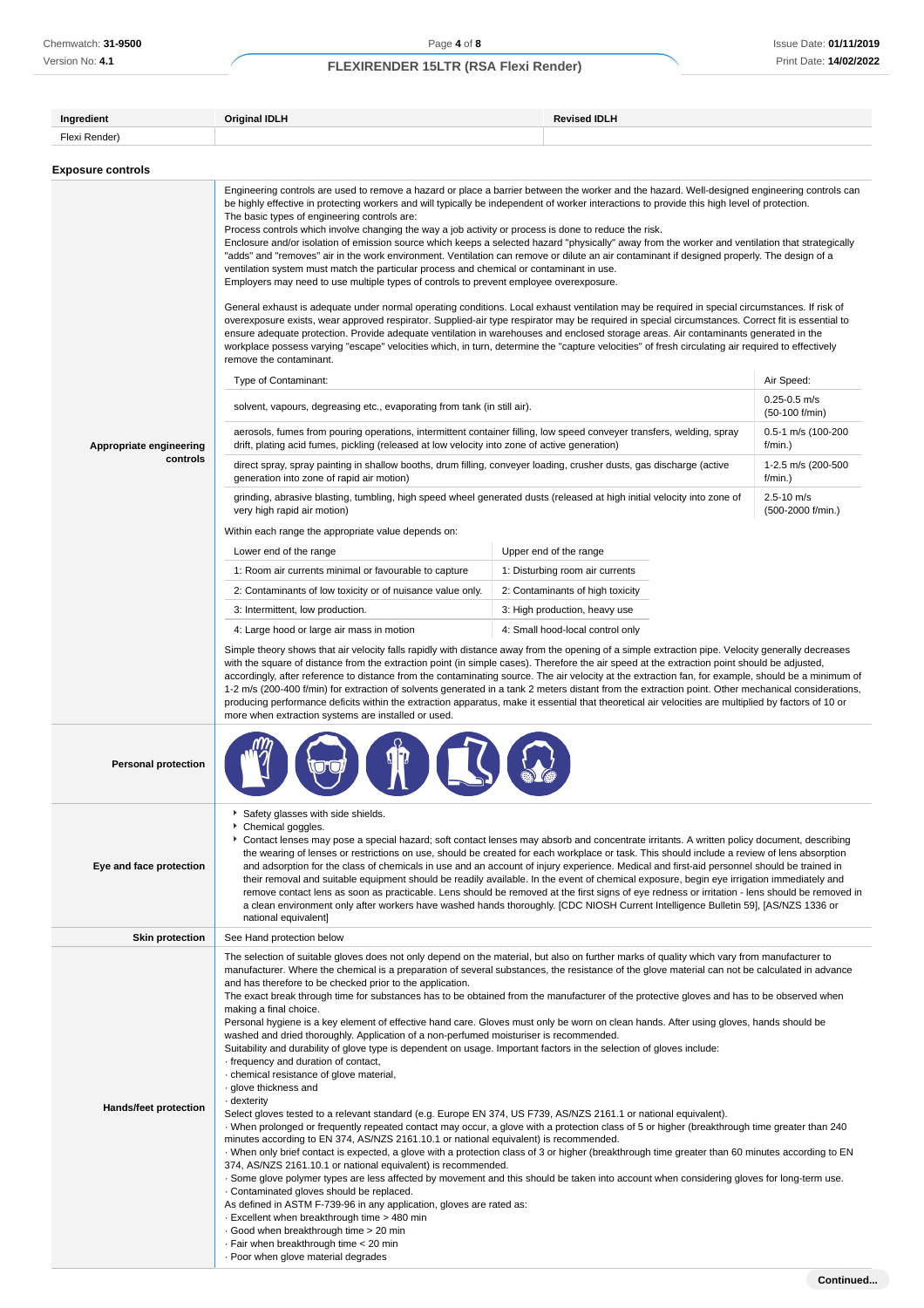Issue Date: **01/11/2019** Print Date: **14/02/2022**

## **FLEXIRENDER 15LTR (RSA Flexi Render)**

|                        | For general applications, gloves with a thickness typically greater than 0.35 mm, are recommended.<br>It should be emphasised that glove thickness is not necessarily a good predictor of glove resistance to a specific chemical, as the permeation<br>efficiency of the glove will be dependent on the exact composition of the glove material. Therefore, glove selection should also be based on<br>consideration of the task requirements and knowledge of breakthrough times.<br>Glove thickness may also vary depending on the glove manufacturer, the glove type and the glove model. Therefore, the manufacturers technical<br>data should always be taken into account to ensure selection of the most appropriate glove for the task.<br>Note: Depending on the activity being conducted, gloves of varying thickness may be required for specific tasks. For example:<br>Thinner gloves (down to 0.1 mm or less) may be required where a high degree of manual dexterity is needed. However, these gloves are only<br>likely to give short duration protection and would normally be just for single use applications, then disposed of.<br>· Thicker gloves (up to 3 mm or more) may be required where there is a mechanical (as well as a chemical) risk i.e. where there is abrasion or<br>puncture potential<br>Gloves must only be worn on clean hands. After using gloves, hands should be washed and dried thoroughly. Application of a non-perfumed<br>moisturiser is recommended.<br>▶ Wear chemical protective gloves, e.g. PVC.<br>▶ Wear safety footwear or safety gumboots, e.g. Rubber |
|------------------------|------------------------------------------------------------------------------------------------------------------------------------------------------------------------------------------------------------------------------------------------------------------------------------------------------------------------------------------------------------------------------------------------------------------------------------------------------------------------------------------------------------------------------------------------------------------------------------------------------------------------------------------------------------------------------------------------------------------------------------------------------------------------------------------------------------------------------------------------------------------------------------------------------------------------------------------------------------------------------------------------------------------------------------------------------------------------------------------------------------------------------------------------------------------------------------------------------------------------------------------------------------------------------------------------------------------------------------------------------------------------------------------------------------------------------------------------------------------------------------------------------------------------------------------------------------------------------------------------------------------|
| <b>Body protection</b> | See Other protection below                                                                                                                                                                                                                                                                                                                                                                                                                                                                                                                                                                                                                                                                                                                                                                                                                                                                                                                                                                                                                                                                                                                                                                                                                                                                                                                                                                                                                                                                                                                                                                                       |
| Other protection       | • Overalls.<br>P.V.C apron.<br><b>Barrier cream.</b><br>Skin cleansing cream.<br>Eye wash unit.                                                                                                                                                                                                                                                                                                                                                                                                                                                                                                                                                                                                                                                                                                                                                                                                                                                                                                                                                                                                                                                                                                                                                                                                                                                                                                                                                                                                                                                                                                                  |

#### **Respiratory protection**

Type A Filter of sufficient capacity. (AS/NZS 1716 & 1715, EN 143:2000 & 149:2001, ANSI Z88 or national equivalent)

Selection of the Class and Type of respirator will depend upon the level of breathing zone contaminant and the chemical nature of the contaminant. Protection Factors (defined as the ratio of contaminant outside and inside the mask) may also be important.

| Required minimum protection factor | Maximum gas/vapour concentration present in air p.p.m. (by volume) | <b>Half-face Respirator</b> | <b>Full-Face Respirator</b> |
|------------------------------------|--------------------------------------------------------------------|-----------------------------|-----------------------------|
| up to 10                           | 1000                                                               | A-AUS / Class1              |                             |
| up to 50                           | 1000                                                               |                             | A-AUS / Class 1             |
| up to 50                           | 5000                                                               | Airline <sup>*</sup>        |                             |
| up to 100                          | 5000                                                               |                             | $A-2$                       |
| up to $100$                        | 10000                                                              |                             | $A-3$                       |
| $100+$                             |                                                                    |                             | Airline**                   |

\* - Continuous Flow \*\* - Continuous-flow or positive pressure demand

A(All classes) = Organic vapours, B AUS or B1 = Acid gasses, B2 = Acid gas or hydrogen cyanide(HCN), B3 = Acid gas or hydrogen cyanide(HCN), E = Sulfur dioxide(SO2), G = Agricultural chemicals, K = Ammonia(NH3), Hg = Mercury, NO = Oxides of nitrogen, MB = Methyl bromide, AX = Low boiling point organic compounds(below 65 degC)

Cartridge respirators should never be used for emergency ingress or in areas of unknown vapour concentrations or oxygen content.

The wearer must be warned to leave the contaminated area immediately on detecting any odours through the respirator. The odour may indicate that the mask is not functioning properly, that the vapour concentration is too high, or that the mask is not properly fitted. Because of these limitations, only restricted use of cartridge respirators is considered appropriate.

▶ Cartridge performance is affected by humidity. Cartridges should be changed after 2 hr of continuous use unless it is determined that the humidity is less than 75%, in which case, cartridges can be used for 4 hr. Used cartridges should be discarded daily, regardless of the length of time used

## **SECTION 9 Physical and chemical properties**

**Information on basic physical and chemical properties**

| Appearance                                      | Coloured viscous liquid with slight odour; mixes with water. |                                            |                |
|-------------------------------------------------|--------------------------------------------------------------|--------------------------------------------|----------------|
|                                                 |                                                              |                                            |                |
| <b>Physical state</b>                           | Liquid                                                       | Relative density (Water = 1)               | $1.4 - 1.6$    |
| Odour                                           | Not Available                                                | Partition coefficient n-octanol<br>/ water | Not Available  |
| Odour threshold                                 | Not Available                                                | Auto-ignition temperature (°C)             | Not Available  |
| pH (as supplied)                                | $9 - 10$                                                     | <b>Decomposition temperature</b>           | Not Available  |
| Melting point / freezing point<br>(°C)          | Not Applicable                                               | Viscosity (cSt)                            | Not Applicable |
| Initial boiling point and boiling<br>range (°C) | 100                                                          | Molecular weight (g/mol)                   | Not Applicable |
| Flash point (°C)                                | Not Available                                                | <b>Taste</b>                               | Not Available  |
| <b>Evaporation rate</b>                         | Not Available                                                | <b>Explosive properties</b>                | Not Available  |
| Flammability                                    | Not Available                                                | <b>Oxidising properties</b>                | Not Available  |
| Upper Explosive Limit (%)                       | Not Available                                                | Surface Tension (dyn/cm or<br>$mN/m$ )     | Not Available  |
| Lower Explosive Limit (%)                       | Not Available                                                | <b>Volatile Component (%vol)</b>           | 49-51          |
| Vapour pressure (kPa)                           | similar to water                                             | Gas group                                  | Not Available  |
| Solubility in water                             | Miscible                                                     | pH as a solution (Not<br>Available%)       | Not Available  |
| Vapour density (Air = 1)                        | Not Available                                                | VOC g/L                                    | Not Available  |

**SECTION 10 Stability and reactivity**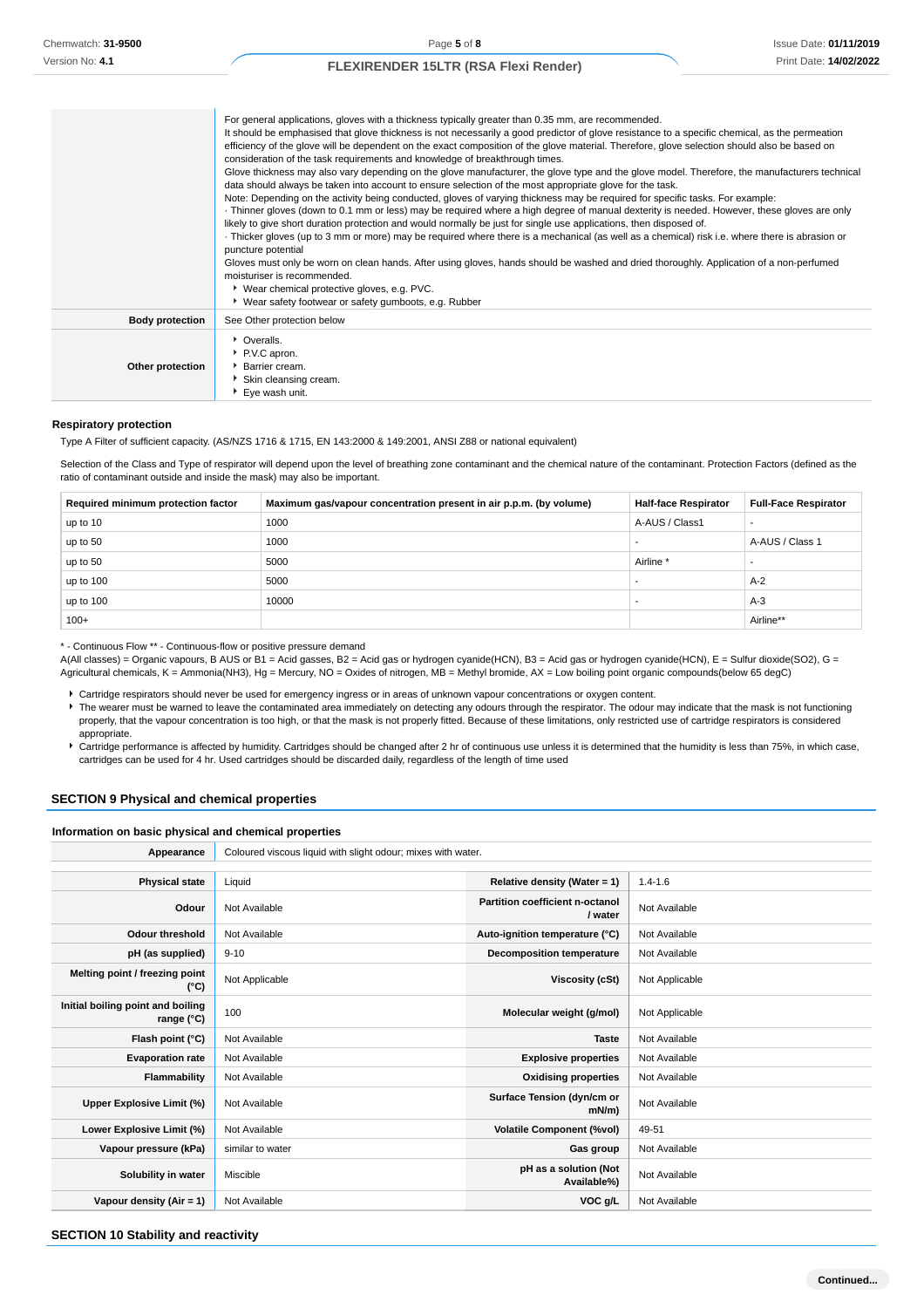| <b>Reactivity</b>                          | See section 7                                                                                                                                                                                                                                     |
|--------------------------------------------|---------------------------------------------------------------------------------------------------------------------------------------------------------------------------------------------------------------------------------------------------|
| <b>Chemical stability</b>                  | Hazardous reactions may occur with dangerous when wet substances (class 4.3) and oxidising agents (class 5)<br>Unstable in the presence of incompatible materials.<br>▶ Product is considered stable.<br>Hazardous polymerisation will not occur. |
| Possibility of hazardous<br>reactions      | See section 7                                                                                                                                                                                                                                     |
| <b>Conditions to avoid</b>                 | See section 7                                                                                                                                                                                                                                     |
| Incompatible materials                     | See section 7                                                                                                                                                                                                                                     |
| <b>Hazardous decomposition</b><br>products | See section 5                                                                                                                                                                                                                                     |

# **SECTION 11 Toxicological information**

# **Information on toxicological effects**

| Inhaled                       | There is some evidence to suggest that the material can cause respiratory irritation in some persons. The body's response to such irritation can<br>cause further lung damage.                                                                                                                              |                   |  |
|-------------------------------|-------------------------------------------------------------------------------------------------------------------------------------------------------------------------------------------------------------------------------------------------------------------------------------------------------------|-------------------|--|
| Ingestion                     | The material has NOT been classified by EC Directives or other classification systems as "harmful by ingestion". This is because of the lack of<br>corroborating animal or human evidence.                                                                                                                  |                   |  |
| <b>Skin Contact</b>           | The material is not thought to produce adverse health effects or skin irritation following contact (as classified by EC Directives using animal<br>models). Nevertheless, good hygiene practice requires that exposure be kept to a minimum and that suitable gloves be used in an occupational<br>setting. |                   |  |
| Eye                           | There is some evidence to suggest that this material can cause eye irritation and damage in some persons.                                                                                                                                                                                                   |                   |  |
| <b>Chronic</b>                | Long-term exposure to the product is not thought to produce chronic effects adverse to the health (as classified by EC Directives using animal<br>models); nevertheless exposure by all routes should be minimised as a matter of course.                                                                   |                   |  |
|                               |                                                                                                                                                                                                                                                                                                             |                   |  |
| <b>FLEXIRENDER 15LTR (RSA</b> | <b>TOXICITY</b>                                                                                                                                                                                                                                                                                             | <b>IRRITATION</b> |  |
| Flexi Render)                 | Not Available                                                                                                                                                                                                                                                                                               | Not Available     |  |
| Legend:                       | 1. Value obtained from Europe ECHA Registered Substances - Acute toxicity 2.* Value obtained from manufacturer's SDS. Unless otherwise<br>specified data extracted from RTECS - Register of Toxic Effect of chemical Substances                                                                             |                   |  |

| <b>Acute Toxicity</b>                       | ×            | Carcinogenicity                 | ×                                                                                                                                                                   |
|---------------------------------------------|--------------|---------------------------------|---------------------------------------------------------------------------------------------------------------------------------------------------------------------|
| <b>Skin Irritation/Corrosion</b>            | ×            | Reproductivity                  | ×                                                                                                                                                                   |
| <b>Serious Eye Damage/Irritation</b>        | $\checkmark$ | <b>STOT - Single Exposure</b>   | ×                                                                                                                                                                   |
| <b>Respiratory or Skin</b><br>sensitisation | ×            | <b>STOT - Repeated Exposure</b> | ×                                                                                                                                                                   |
| <b>Mutagenicity</b>                         | ×            | <b>Aspiration Hazard</b>        | ×                                                                                                                                                                   |
|                                             |              | Legend:                         | $\blacktriangleright$ - Data either not available or does not fill the criteria for classification<br>$\blacktriangleright$ - Data available to make classification |

# **SECTION 12 Ecological information**

| <b>Toxicity</b>                                |                                       |                                                                                                                                                                                                                                                                                                                                |                                       |                  |                  |                  |
|------------------------------------------------|---------------------------------------|--------------------------------------------------------------------------------------------------------------------------------------------------------------------------------------------------------------------------------------------------------------------------------------------------------------------------------|---------------------------------------|------------------|------------------|------------------|
|                                                | Endpoint                              | <b>Test Duration (hr)</b>                                                                                                                                                                                                                                                                                                      | <b>Species</b>                        |                  | Value            | Source           |
| <b>FLEXIRENDER 15LTR (RSA</b><br>Flexi Render) | Not<br>Available                      | Not Available                                                                                                                                                                                                                                                                                                                  |                                       | Not Available    | Not<br>Available | Not<br>Available |
| Legend:                                        |                                       | Extracted from 1. IUCLID Toxicity Data 2. Europe ECHA Registered Substances - Ecotoxicological Information - Aquatic Toxicity 4. US EPA,<br>Ecotox database - Aquatic Toxicity Data 5. ECETOC Aquatic Hazard Assessment Data 6. NITE (Japan) - Bioconcentration Data 7. METI (Japan)<br>- Bioconcentration Data 8. Vendor Data |                                       |                  |                  |                  |
| Persistence and degradability                  |                                       |                                                                                                                                                                                                                                                                                                                                |                                       |                  |                  |                  |
| Ingredient                                     | Persistence: Water/Soil               |                                                                                                                                                                                                                                                                                                                                |                                       | Persistence: Air |                  |                  |
|                                                | No Data available for all ingredients |                                                                                                                                                                                                                                                                                                                                | No Data available for all ingredients |                  |                  |                  |
| <b>Bioaccumulative potential</b>               |                                       |                                                                                                                                                                                                                                                                                                                                |                                       |                  |                  |                  |
| Ingredient                                     | <b>Bioaccumulation</b>                |                                                                                                                                                                                                                                                                                                                                |                                       |                  |                  |                  |
|                                                |                                       | No Data available for all ingredients                                                                                                                                                                                                                                                                                          |                                       |                  |                  |                  |
|                                                |                                       |                                                                                                                                                                                                                                                                                                                                |                                       |                  |                  |                  |
| <b>Mobility in soil</b>                        |                                       |                                                                                                                                                                                                                                                                                                                                |                                       |                  |                  |                  |
| Ingredient                                     | <b>Mobility</b>                       |                                                                                                                                                                                                                                                                                                                                |                                       |                  |                  |                  |
|                                                |                                       | No Data available for all ingredients                                                                                                                                                                                                                                                                                          |                                       |                  |                  |                  |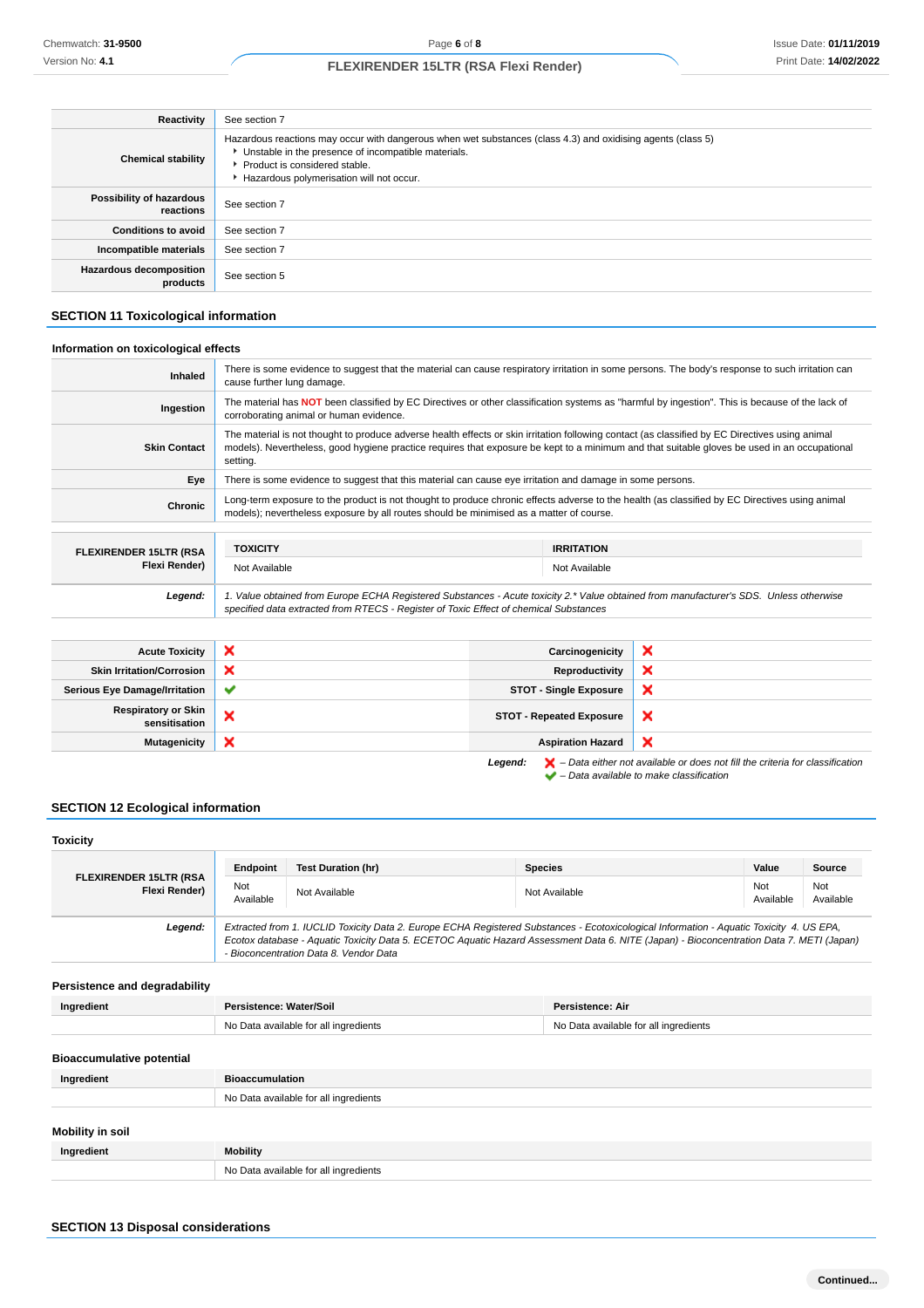#### **Waste treatment methods**

| Product / Packaging disposal | Legislation addressing waste disposal requirements may differ by country, state and/ or territory. Each user must refer to laws operating in their<br>area. In some areas, certain wastes must be tracked.<br>A Hierarchy of Controls seems to be common - the user should investigate:<br>Reduction<br>▶ Reuse<br>▶ Recycling<br>Disposal (if all else fails)<br>This material may be recycled if unused, or if it has not been contaminated so as to make it unsuitable for its intended use. If it has been<br>contaminated, it may be possible to reclaim the product by filtration, distillation or some other means. Shelf life considerations should also be<br>applied in making decisions of this type. Note that properties of a material may change in use, and recycling or reuse may not always be<br>appropriate.<br>DO NOT allow wash water from cleaning or process equipment to enter drains.<br>It may be necessary to collect all wash water for treatment before disposal.<br>In all cases disposal to sewer may be subject to local laws and regulations and these should be considered first.<br>▶ Where in doubt contact the responsible authority.<br>▶ Recycle wherever possible or consult manufacturer for recycling options.<br>Consult State Land Waste Authority for disposal.<br>Bury or incinerate residue at an approved site. |
|------------------------------|-----------------------------------------------------------------------------------------------------------------------------------------------------------------------------------------------------------------------------------------------------------------------------------------------------------------------------------------------------------------------------------------------------------------------------------------------------------------------------------------------------------------------------------------------------------------------------------------------------------------------------------------------------------------------------------------------------------------------------------------------------------------------------------------------------------------------------------------------------------------------------------------------------------------------------------------------------------------------------------------------------------------------------------------------------------------------------------------------------------------------------------------------------------------------------------------------------------------------------------------------------------------------------------------------------------------------------------------------------------------|
|                              | Recycle containers if possible, or dispose of in an authorised landfill.                                                                                                                                                                                                                                                                                                                                                                                                                                                                                                                                                                                                                                                                                                                                                                                                                                                                                                                                                                                                                                                                                                                                                                                                                                                                                        |

## **SECTION 14 Transport information**

| <b>Labels Required</b>  |                |
|-------------------------|----------------|
| <b>Marine Pollutant</b> | <b>NO</b>      |
| <b>HAZCHEM</b>          | Not Applicable |

## **Land transport (ADG): NOT REGULATED FOR TRANSPORT OF DANGEROUS GOODS**

# **Air transport (ICAO-IATA / DGR): NOT REGULATED FOR TRANSPORT OF DANGEROUS GOODS**

#### **Sea transport (IMDG-Code / GGVSee): NOT REGULATED FOR TRANSPORT OF DANGEROUS GOODS**

# **Transport in bulk according to Annex II of MARPOL and the IBC code**

## Not Applicable

| Transport in bulk in accordance with MARPOL Annex V and the IMSBC Code |  |  |
|------------------------------------------------------------------------|--|--|
|------------------------------------------------------------------------|--|--|

**Product name Group**

## **Transport in bulk in accordance with the ICG Code**

**Product name Ship Type**

## **SECTION 15 Regulatory information**

## **Safety, health and environmental regulations / legislation specific for the substance or mixture**

## **National Inventory Status**

| <b>National Inventory</b>                          | <b>Status</b>                                                                                                                                                                                     |
|----------------------------------------------------|---------------------------------------------------------------------------------------------------------------------------------------------------------------------------------------------------|
| Australia - AIIC / Australia<br>Non-Industrial Use | Not Available                                                                                                                                                                                     |
| Canada - DSL                                       | Not Available                                                                                                                                                                                     |
| Canada - NDSL                                      | Not Available                                                                                                                                                                                     |
| China - IECSC                                      | Not Available                                                                                                                                                                                     |
| Europe - EINEC / ELINCS / NLP                      | Not Available                                                                                                                                                                                     |
| Japan - ENCS                                       | Not Available                                                                                                                                                                                     |
| Korea - KECI                                       | Not Available                                                                                                                                                                                     |
| New Zealand - NZIoC                                | Not Available                                                                                                                                                                                     |
| Philippines - PICCS                                | Not Available                                                                                                                                                                                     |
| USA - TSCA                                         | Not Available                                                                                                                                                                                     |
| Taiwan - TCSI                                      | Not Available                                                                                                                                                                                     |
| Mexico - INSQ                                      | Not Available                                                                                                                                                                                     |
| Vietnam - NCI                                      | Not Available                                                                                                                                                                                     |
| Russia - FBEPH                                     | Not Available                                                                                                                                                                                     |
| Legend:                                            | Yes = All CAS declared ingredients are on the inventory<br>No = One or more of the CAS listed ingredients are not on the inventory. These ingredients may be exempt or will require registration. |

## **SECTION 16 Other information**

| з.   |               |
|------|---------------|
| 101L | ,,            |
|      |               |
|      |               |
| . .  | n n<br>`<br>. |